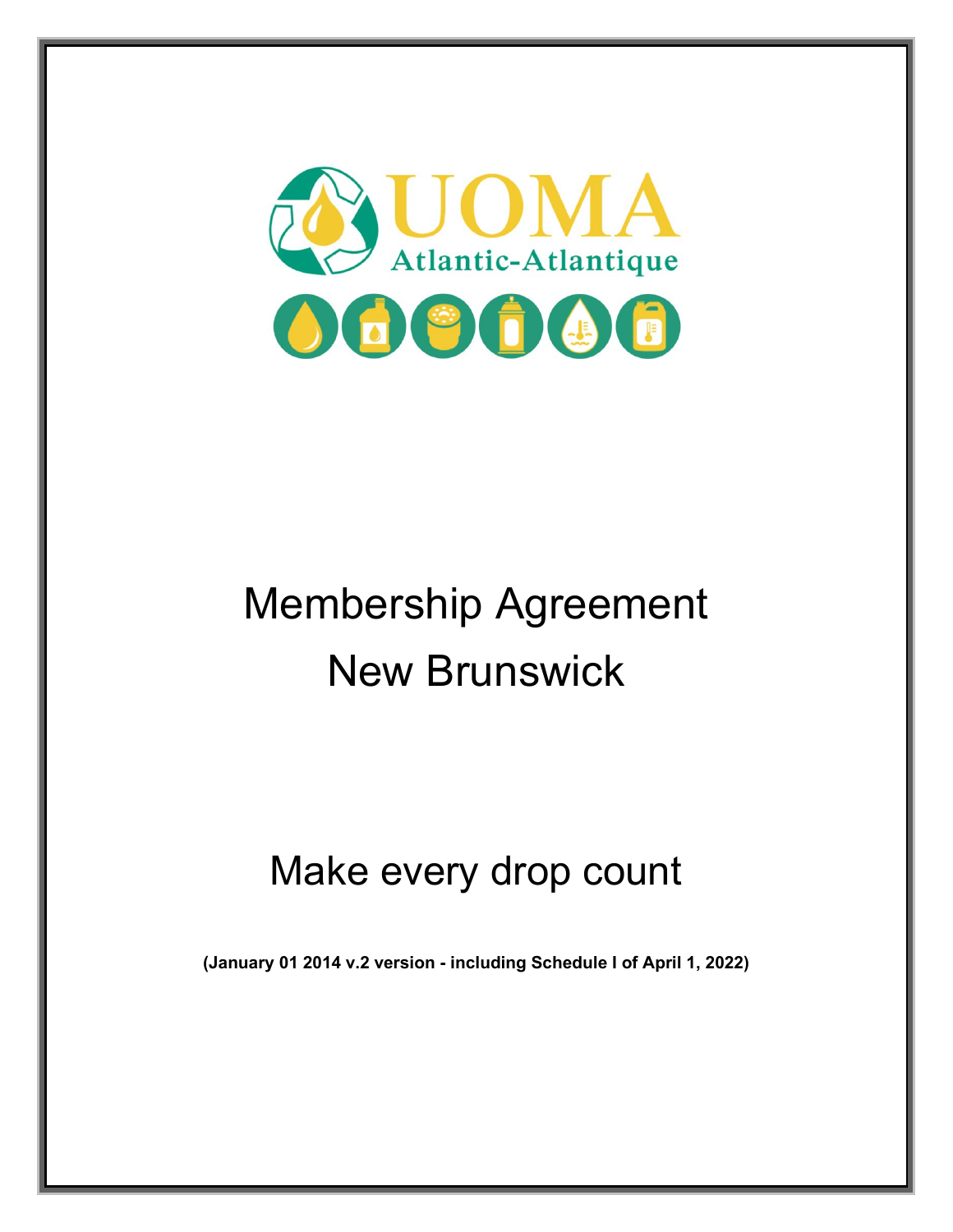#### **MEMBERSHIP AGREEMENT:**

**BETWEEN : SOCIÉTÉ DE GESTION DES HUILES USAGÉES de l'Atlantique – Atlantic USED OIL MANAGEMENT ASSOCIATION**, a company constituted under Part I of the *Companies Act,* having its principal place of business at 277 Main Street, Second Floor, Fredericton, New Brunswick, represented by Jean Duchesneau, its General Manager, duly authorized to act herein;

(hereinafter called **"**UOMA NB*"*)

constituted under the \_\_\_\_\_\_\_\_\_\_\_\_\_\_\_\_\_\_\_\_\_\_\_[or a partnership

or unconstituted entity] having its principal place of business at

 $\blacksquare$  . The contract of the contract of the contract of the contract of the contract of the contract of the contract of the contract of the contract of the contract of the contract of the contract of the contract of the

herein by we have a set of the set of the set of the set of the set of the set of the set of the set of the set of the set of the set of the set of the set of the set of the set of the set of the set of the set of the set

its **its its its its its its its its its its its its its its its its its its its its its its its its its its its its its its its its its its its its i** 

herein as he/she so declares;

(hereinafter called the **"***Member"*)

#### **PREAMBLE**

# **THE PARTIES DECLARE AS FOLLOWS:**

**WHEREAS** UOMA NB has been constituted and recognized by Recycle New Brunswick to represent its Members that are subject to the new Regulation and for the purposes of implementing and managing a Oil & Glycol Product Stewardship Plan within the territory of the Province of New Brunswick, in accordance with this new Regulation;

**WHEREAS** the Member is a Brand Owner in New Brunswick (as defined herein); and

**WHEREAS** the Member wishes to join UOMA NB for the purposes of satisfying the requirements of the Regulation (as defined herein)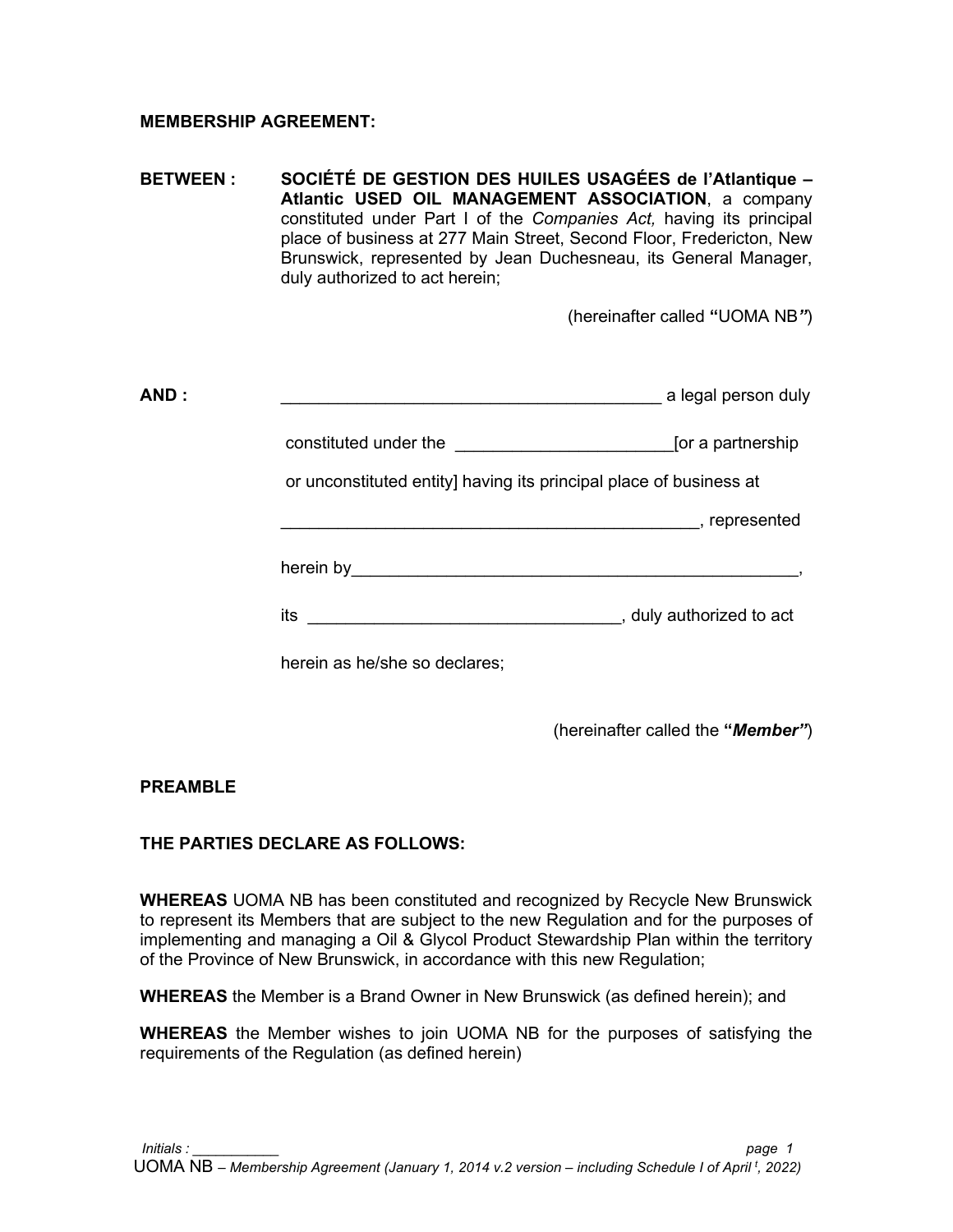#### **THE PARTIES AGREE AS FOLLOWS:**

#### **1. Definitions**

The following words mean or define:

- (i) *Act*: means the New Brunswick Clean Environment Act (O.C. 2012 333), as amended or replaced and the regulations made thereunder;
- (ii) *Approval*: means the Approval entered between Recycle New Brunswick and UOMA NB, recognizing UOMA NB as a body authorized to implement and manage a Product Stewardship Plan on behalf of its Members for the purposes of the applicable legislation and regulations;

#### (iii) *Brand Owner:*

- manufactures oil, oil filters or glycol in the Province and sells, offers for sale or distributes the oil, oil filters or glycol in the Province,
- is the owner or licensee in the Province of a registered or unregistered trademark under which oil, oil filters or glycol is sold, offered for sale or distributed in the Province,
- brings oil, oil filters or glycol into the Province for sale or distribution, or
- brings oil, oil filters or glycol into the Province for use in a commercial enterprise
- (iv) *Container*: means a container with a capacity of 50 liters or less, made of plastic or other material, including aerosol containers, as described in the Regulation;
- (v) *Environmental Handling Charge:* means the contribution paid to UOMA NB by its Members, as established by UOMA NB ;
- (vi) *Environmental Handling Charges Schedule:* means the amounts of Environmental Handling Charges that must be paid quarterly on the Products, and all conditions pertaining thereto, the whole as described in Schedule 1 hereof, which Schedule may be amended from time to time, as stipulated in the Membership Agreement;
- (vii) *Filter:* "oil filter" means

(*a*) a spin-on style or element style fluid filter that is used in hydraulic, transmission or internal combustion engine applications, and

(*b*) an oil filter, a diesel fuel filter, a storage tank fuel filter and a household furnace oil filter other than a gasoline filter.

(viii) *Mandatary Contributor*: means an entity which, although not subject to the Regulation, is a Member of UOMA NB , both in its own name and on behalf of the enterprises that it represents which must be registered with UOMA NB , reports the quantities of products described in the Approval that are offered on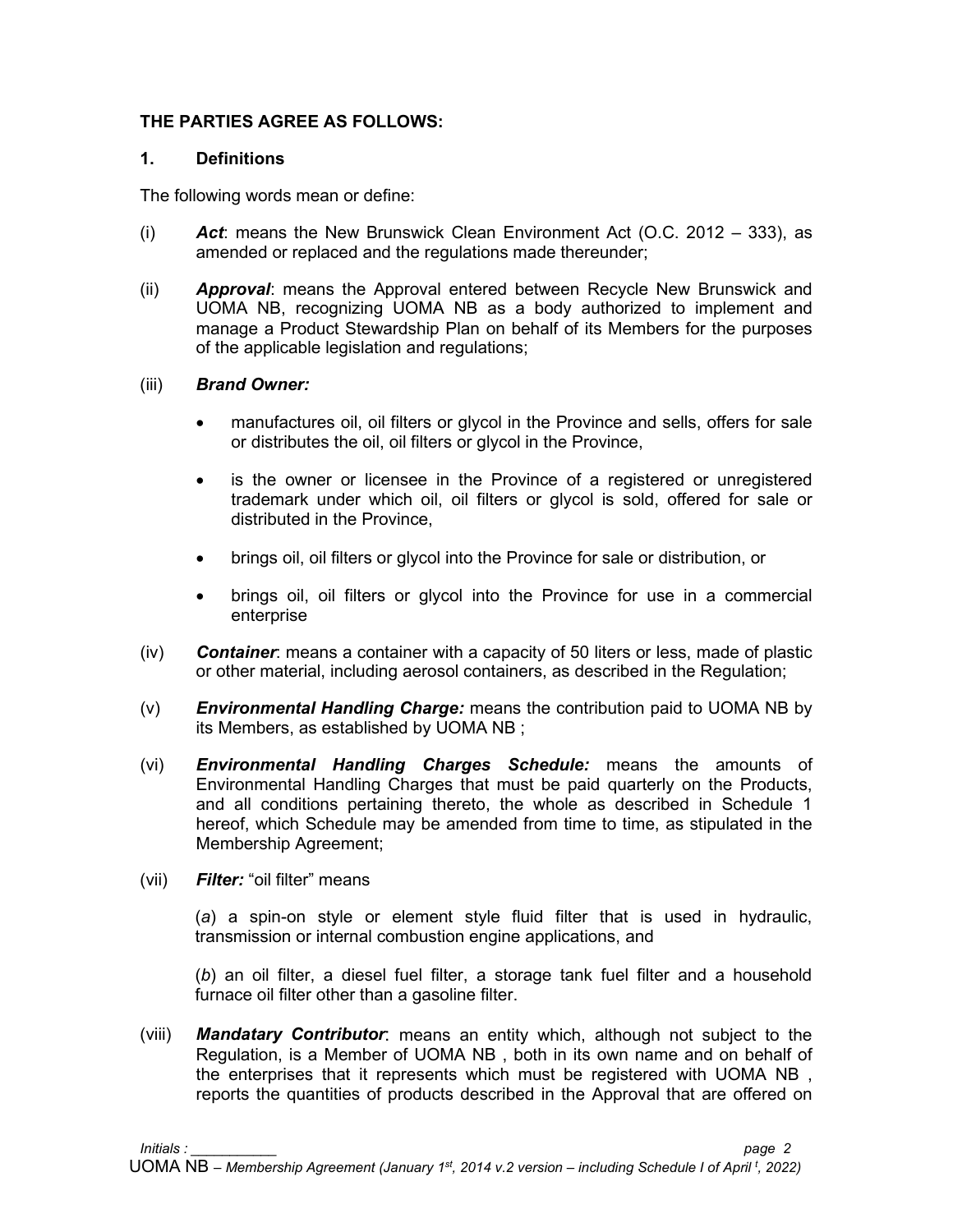the New Brunswick market, and pays the System-related fees on behalf of the enterprises and municipalities that are subject to the Regulation;

#### (ix) *Member:*

- manufactures oil, oil filters or glycol in the Province and sells, offers for sale or distributes the oil, oil filters or glycol in the Province,
- is the owner or licensee in the Province of a registered or unregistered trademark under which oil, oil filters or glycol is sold, offered for sale or distributed in the Province,
- brings oil, oil filters or glycol into the Province for sale or distribution, or
- brings oil, oil filters or glycol into the Province for use in a commercial enterprise

Note: Mandatary Contributors that join UOMA NB in accordance with their own internal bylaws are also Members.

- (x) *Membership Agreement*: means this Membership Agreement entered into between the Member and UOMA NB , including any Product Addendum or other addendum or schedule made in accordance with the terms and conditions of the Membership Agreement;
- (xi) *Minister and Department:* means, as the case may be, the Minister of the New Brunswick Department of the Environment and Local Government, or any other successor Minister or Department;
- (xii) *Products:* means all the products put on the market in New Brunswick, acquired and made by the Members and mentioned in the New Brunswick *Clean Environment Act* ((O.C. 2012-33) – Designated Material – Oil, Oil Filters and Glycol) as well as by the Approval ;
- (xiii) *Product Addendum*: means a supplemental agreement whereby UOMA NB and a Member identify any other Product that they agree to include in the Membership Agreement and any applicable conditions, as the case may be, (subsequent to the signing of this Agreement);
- (xiv) *Regulation:* means the Regulation as cited as the *Designated Materials Regulation – Clean Environment Act*; and
- (xv) *Supplier*: means a person who, in the course of doing business, supplies the **Products**

#### **2. Obligations of UOMA NB**

2.1 UOMA NB undertakes to implement and manage an Oil & Glycol Product Stewardship Plan and any other program, plan or measure in compliance with the Act, the Regulation or any other applicable legislation and regulations, working with Collectors who are duly registered with UOMA NB.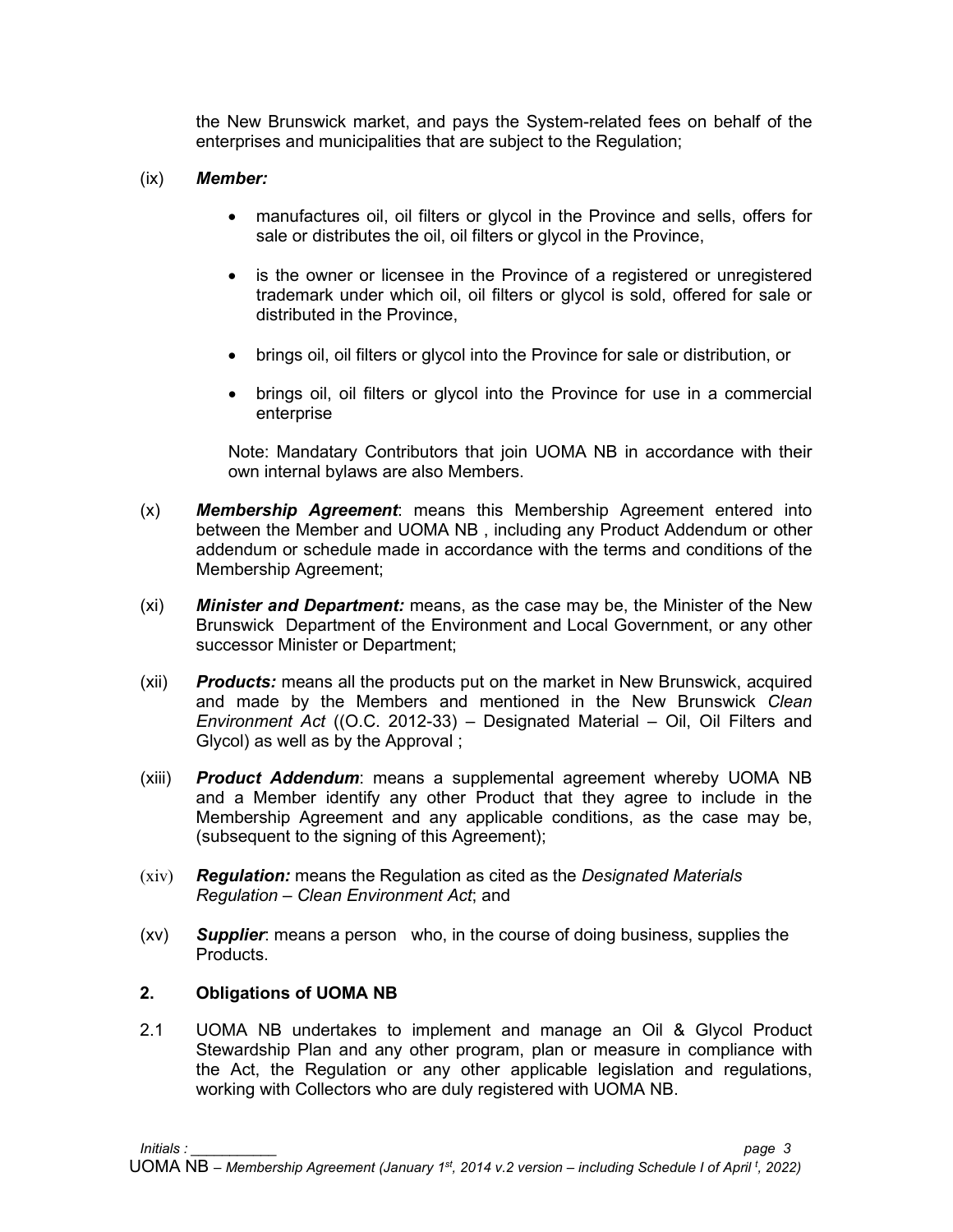- 2.2 UOMA NB undertakes to implement and manage a recovery and reclamation system for any other Product, as determined by the Regulation and/or its Board of Directors in respect of which a Member has signed the Membership Agreement or a *Product Addendum* with UOMA NB*.*
- 2.3 UOMA NB undertakes to implement and manage an information, awareness and education program for users and consumers about the Products, in compliance with the Regulation.
- 2.4 Except as provided herein, UOMA NB undertakes not to disclose any confidential document or information received from Members. UOMA NB may, however, transmit any document or information to Recycle New Brunswick or to the Minister or to people authorized by the Department, or when such transmission is required by any legislation or by a judicial or quasi-judicial authority.

#### *3.* **O***bligations of the Member*

- 3.1 Unless otherwise authorized by UOMA NB the Member agrees to transmit to UOMA NB electronically, within thirty (30) days of the end of each quarter of the year, the detailed quantities for each Product it markets in the Province of New Brunswick, as required by UOMA NB in the course of each of these periods.
- <span id="page-4-0"></span>3.2 In consideration of its membership in UOMA NB the Member agrees to remit the following amounts to UOMA NB:
	- a) membership fees in the amount of \$200 (plus applicable taxes) as they may be set or amended from time to time by the Board of Directors of UOMA NB;
	- b) the Environmental Handling Charges (plus applicable taxes), based on the volume of Products sold or supplied or imported for its use by the Member in the Province of New Brunswick, as determined by UOMA NB in Schedule 1 hereof and amended from time to time. UOMA NB will send the Member ninety (90) days' written notice of any amendment to Schedule 1 hereof with respect to the Environmental Handling Charges.
	- c) any other charge and interest that UOMA NB may bill to the Member under this Membership Agreement.
- <span id="page-4-1"></span>3.3 The Environmental Handling Charges are to be paid by the Member and received by UOMA NB on a calendar year quarterly basis within thirty (30) days of the end of the quarter, unless otherwise authorized by UOMA NB.
- 3.4 In the event that the Member omits or fails to pay the amounts due hereunder when due, the Member will have to pay the charges and interest on the arrears as determined in Schedule 1 hereof respecting the Environmental Handling Charges, in accordance with paragraph [3.2\(](#page-4-0)[c\).](#page-4-1)
- 3.5 In the event that a Member's total Environmental Handling Charge during the calendar year for which an Environmental Handling Charge is payable to UOMA NB is \$2,000.00 or less, and no arrears are due to UOMA NB, in subsequent years, the Member may pay the Environmental Handling Charge in a single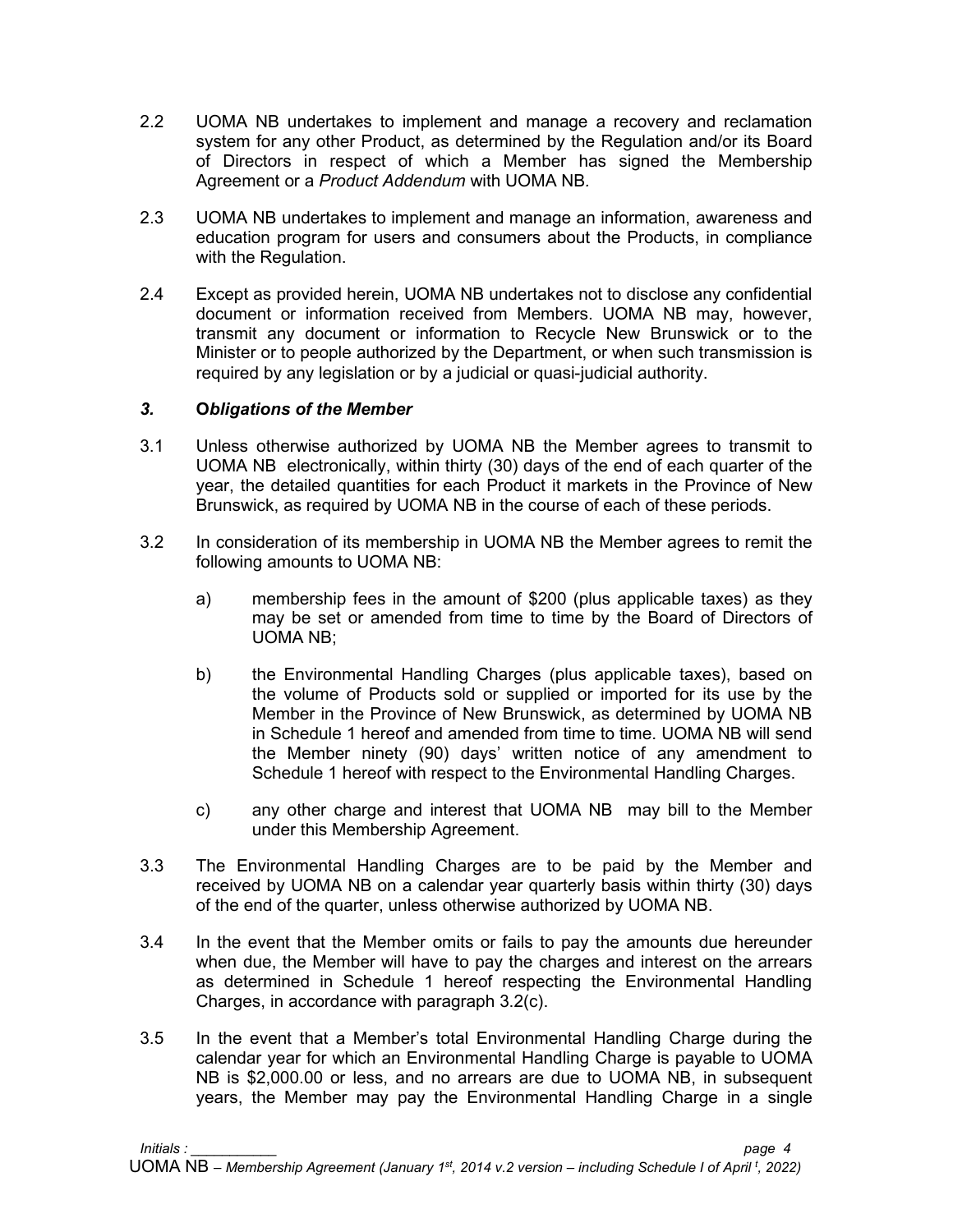payment to UOMA NB, provided the Member has given prior notice to UOMA NB of its intention to do so. Such prior notice must be received by UOMA NB no later than March 31 following the year when the amount of the Environmental Handling Charges paid was less than \$2,000.00. The Member must pay the Environmental Handling Charge in a single payment within thirty (30) days after the end of the applicable calendar year.

- 3.6 If the Member did not honor its recovery and reclamation obligations as set out in the Regulation before joining UOMA NB, the Member agrees to remit to UOMA NB within thirty (30) days of signing this Agreement and/or any *Product Addendum,* the Environmental Handling Charges on all Products sold or supplied since the effective date of the *Regulation (Designated Materials Regulation – Clean Environment Act respecting recovery and recycling of used oils, oil or fluid containers and used filters*, under the New Brunswick Regulation 2012-92 - Clean Environment Act (O.C. 2012-333)) filed October 31, 2012, and/or the date when the Member becomes a Member of UOMA NB with respect to such Product(s). However, the calculation of such payment will be retroactive for no longer than seven (7) years from the date the Member joins UOMA NB with respect to such Product(s).
- 3.7 Despite the foregoing conditions concerning the transmission of data on the quantities for each Product marketed by Members in the Province of New Brunswick and the total capacity of Containers used for the Products and the data on the payment of the Environmental Handling Charge, UOMA NB and the Member acknowledge and agree that no data transmission and no Environmental Handling Charge will be required when a Member sells a Product to another Member in good standing for marketing in New Brunswick, or when the Product is sold and shipped out of New Brunswick for use outside of New Brunswick, provided the Member observes the following conditions:
	- a) Members who are parties to such a Product sale between them must agree in writing on which Member will be responsible for transmitting data and paying the Environmental Handling Charge to UOMA NB when the Product is marketed or intended to be marketed in New Brunswick, (the choice being up to the downstream Member, since the regulatory obligation is incumbent on the upstream Member), with the Members acknowledging that in the absence of proof of such agreement, UOMA NB is entitled, at its sole discretion, to require transmission of the data and to collect the applicable Environmental Handling Charge from any Member who has marketed the Product in New Brunswick, or any other Member who is a party to such sale of the Product (see the model agreement between Members at [www.uoma-atlantic.com,](http://www.uoma-atlantic.com/) New Brunswick Member section, dropdown pdf); and
	- b) when the Product which is the object of such sale in New Brunswick is to be used in another province that has a similar regulatory Product recovery and reclamation program, the Member making such sale must ensure that its agreement with the purchaser of the Product provides for data transmission and payment of any Environmental Handling Charge to the appropriate management body, as applicable.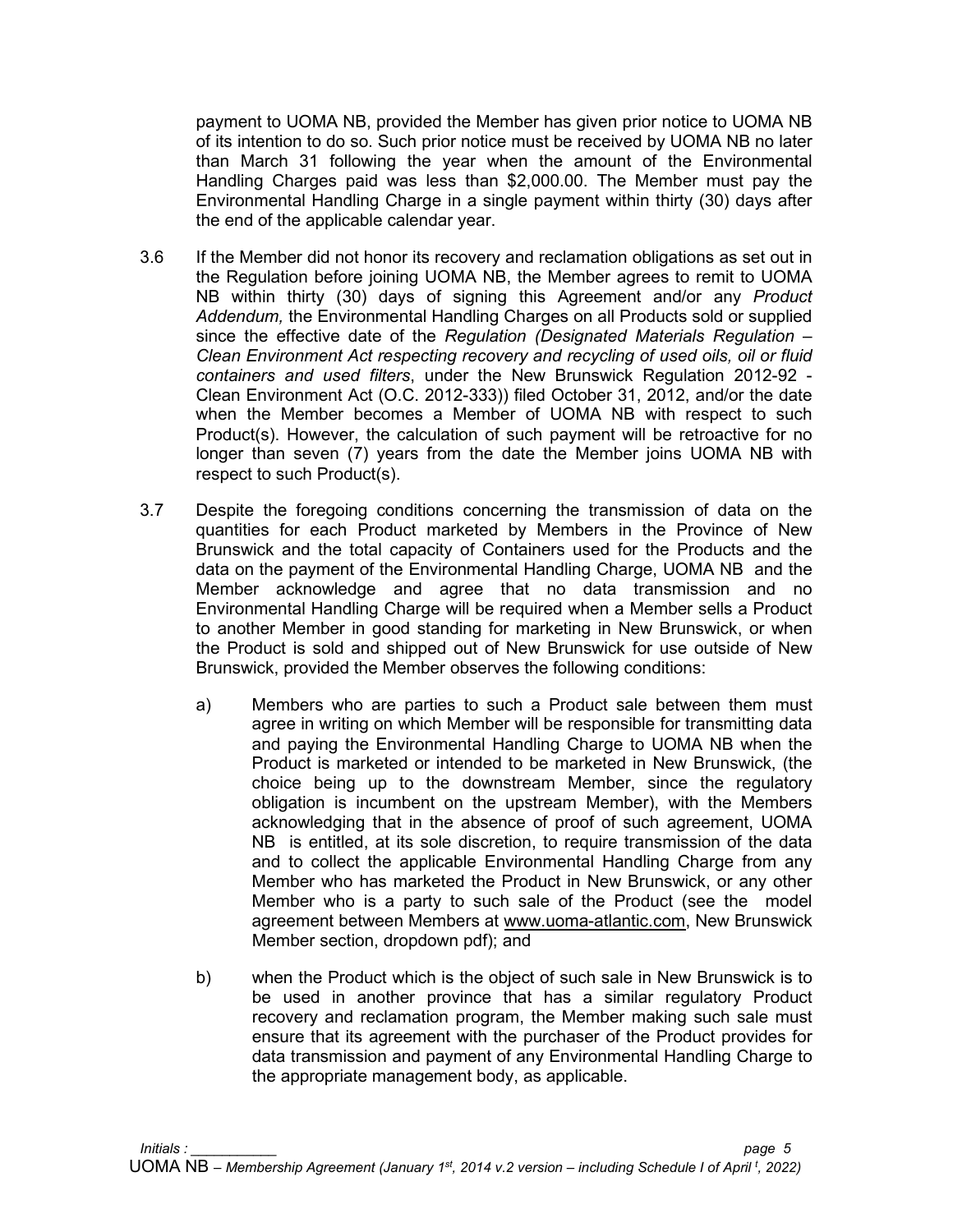- 3.8 UOMA NB manages its funds in such a way that a separate accounting is maintained for the revenues and expenses for each Product category. UOMA NB's objective is to use the Environmental Handling Charges disbursed *for each product* to fund compliance with the Act and the applicable Regulation, including its recovery, collection, recycling and reclamation and its proportional share of UOMA NB's administration and program costs. However, the Member acknowledges that UOMA NB, while maintaining a separate accounting, may use the Environmental Handling Charges generated by one Product to fund the recovery and reclamation of another Product to the extent authorized by its Board of Directors, in the best interests of UOMA NB and of all of its Members and for protection of the environment.
- 3.9 UOMA NB must also set up a reserve fund equivalent to one year of operations. The said fund is to be constituted gradually over the years from accumulated surpluses while the system is being implemented and developed.

#### 4. **Funding of the Costs**

- 4.1 The Member acknowledges and agrees that the amounts collected by UOMA NB from its Members will be used to fund all costs, programs, creation of a Reserve Fund and activities set up by UOMA NB, in particular:
	- a) information, awareness and education campaigns;
	- b) subsidies payable to Collection Facilities and/or Collectors and/or Processors;
	- c) subsidies payable for reclamation of the Products, research and development;
	- d) UOMA NB's management fees and any other UOMA NB administration fees covered by this Membership Agreement and any financial contribution, tax or duty imposed by a government authority;
	- e) UOMA NB's annual financial contribution to Recycle New Brunswick or to any other successor body, government corporation, government department or government authority; and
	- f) any other plan or program provided for by the Regulation.

# **5. Compliance review:**

- 5.1 The Member agrees to keep complete, accurate and up-to-date books and records of all the operations and information required under the terms of the Regulation regarding Products and payment of the Environmental Handling Charges, for seven (7) years or any other time period provided in the Regulation and any applicable legislation.
- 5.2 The Member agrees that, in order to meet the requirements of the Regulation regarding the compliance review of the information required by the Regulation, UOMA NB and/or Recycle NB, or any other body, government corporation, government department or government authority having jurisdiction, their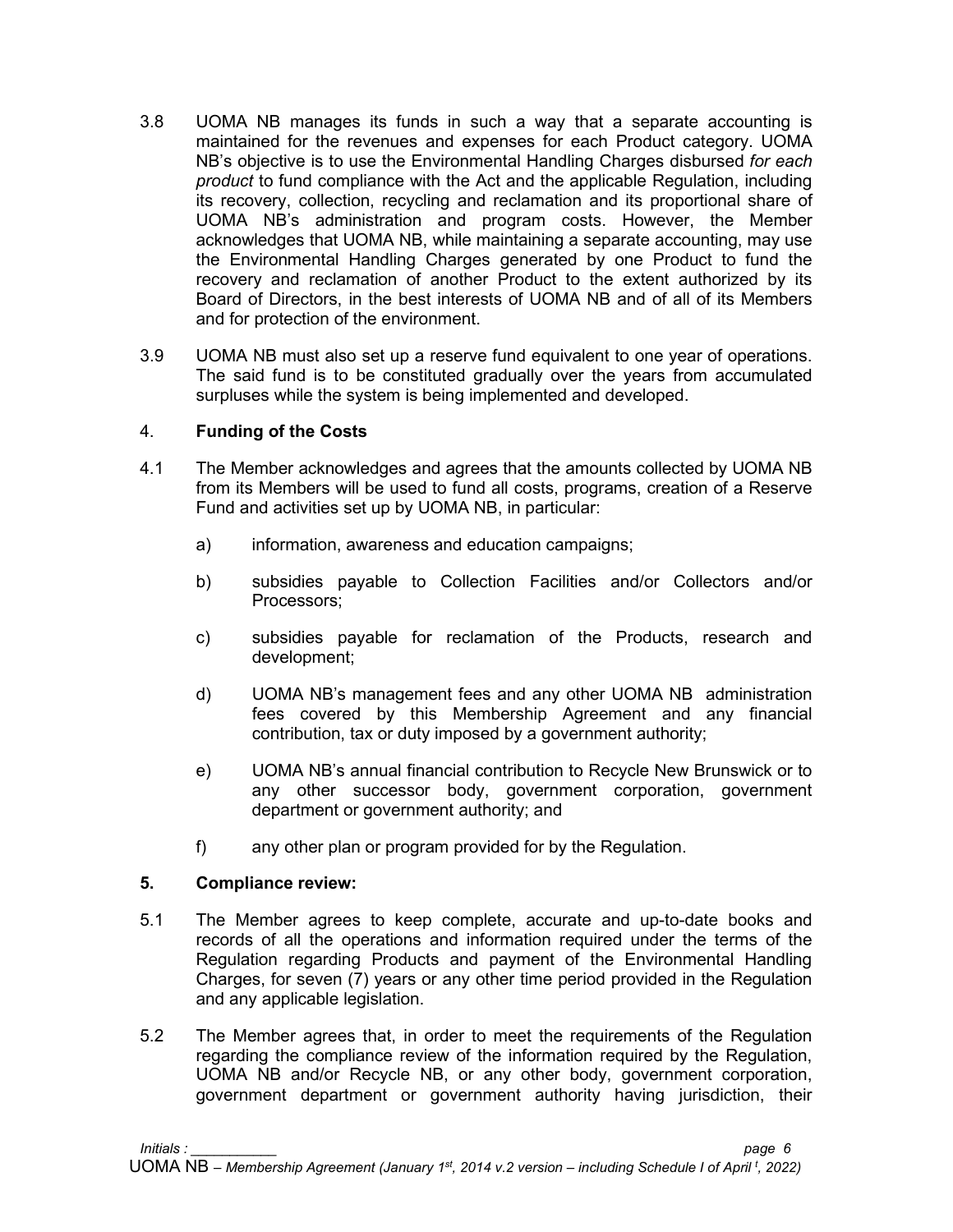auditors or other duly authorized representatives, shall have full access, during normal business hours, to the place of business and to the books and records of the Member or to the place where the books and records of the Member are kept and to any other document or information required to complete the compliance review required by the By-Laws, and the Member also agrees that UOMA NB or the government authority shall have the right to take a copy of such documents at the Member's expense, for the duration of the Agreement, and for two (2) years following the termination, resiliation or cancellation of the Membership Agreement or of any renewal thereof, as the case may be.

- 5.3 Subject to subsection 5.2, compliance reviews are to be conducted at UOMA NB's expense, unless significant errors or omissions (representing 10% or more of any amount paid or any information given by the Member) are demonstrated to UOMA NB's satisfaction following such compliance review, in which case the Member will have to immediately pay the following amounts to UOMA NB, to which all applicable taxes will be added:
	- a) the Environmental Handling Charges due;
	- b) the compliance review expenses (if the error or omission is over 10%);
	- c) administration charges over and above the compliance review expenses, as the case may be, corresponding to 20% of the Environmental Handling Charges due; and
	- d) in cases where the Member delays the settlement of amounts due to UOMA NB to the calendar year following the compliance review, administration charges and interest will be charged to the Member.

#### 6. **Term of the Agreement**

- 6.1 The Member agrees that upon signing the Membership Agreement and paying the membership fees, it will become a Member of UOMA NB, in good standing, in compliance with the Regulation and the terms and conditions of the Agreement.
- 6.2 If the Member gives UOMA NB written notice of its intention to withdraw, the Member's withdrawal will take effect at the end of the last day of the  $3<sup>rd</sup>$  full month after receipt of the notice. Upon receipt of the notice of withdrawal, UOMA NB, may request a compliance review of the Member's books and records.
- 6.3 The Member agrees that UOMA NB will send a list of the enterprises which have signed a Membership Agreement with UOMA NB, or which have withdrawn from UOMA NB, to Recycle New Brunswick or any other successor body, government corporation or government authority having jurisdiction. Such body, government corporation or government authority may transmit the said information to the Minister, if applicable, in accordance with the Act.
- 6.4 UOMA NB, has the right to terminate the Membership Agreement unilaterally in the event of the Member's bankruptcy or insolvency, or if the Member fails to pay the Environmental Handling Charge for two (2) consecutive quarters, or in the event of a material or repeated breach of its obligations hereunder.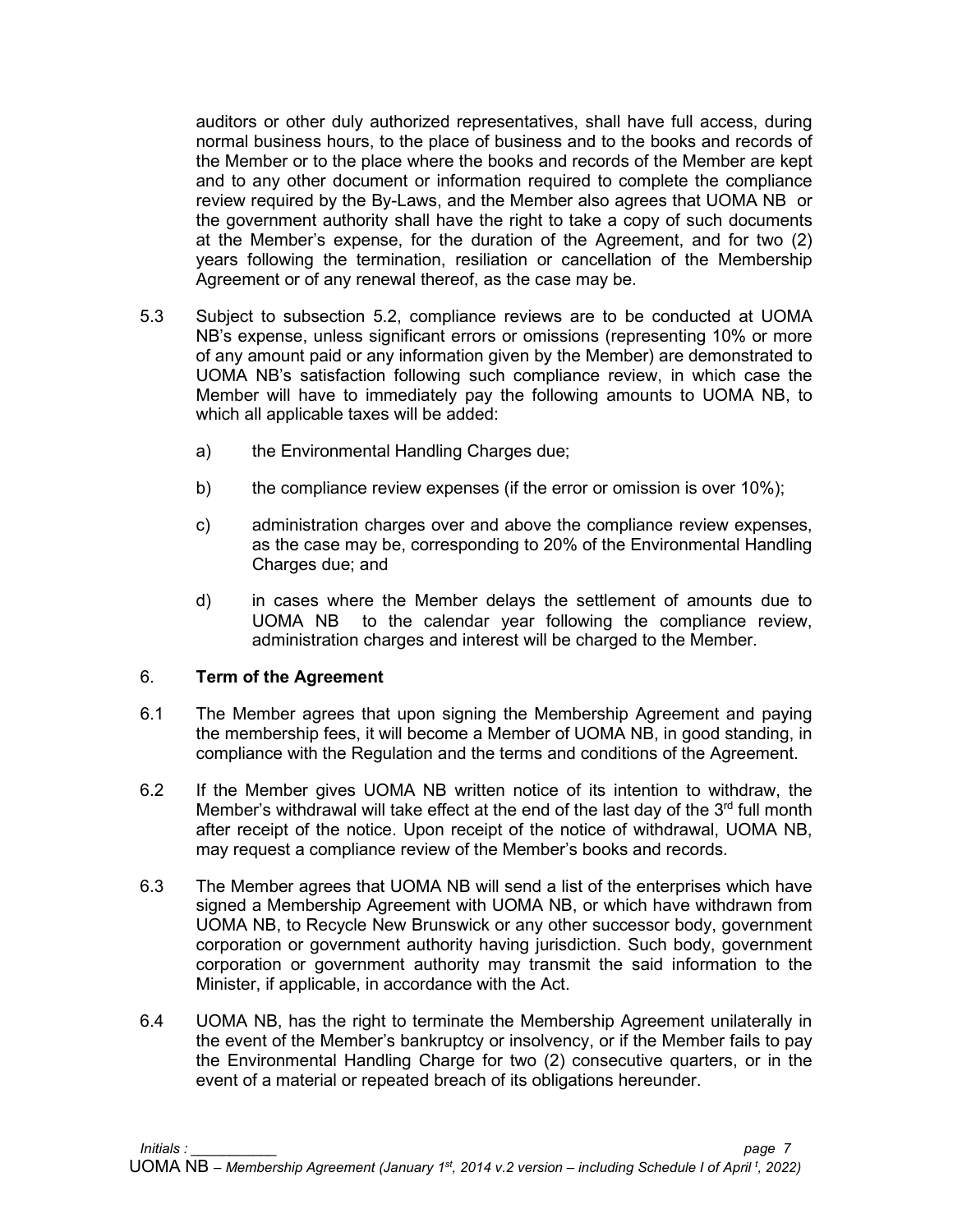#### 7. **Posting and Internalization**

In compliance with applicable legislation and the Regulation, the Member undertakes to obey the provisions of the New Brunswick Regulation 2012-92 - Clean Environment Act (O.C. 2012-333) with regard to the posting of the selling price of the Products it markets and the rules respecting the internalization of the Environmental Handling Charge. Thus, no retailer, brand owner or wholesaler shall charge a consumer, or make visible on a consumer's receipt of sale, a separate fee with respect to the costs associated with implementing or operating an oil and glycol stewardship plan. A brand owner is not prohibited from showing the fee referred to a retailer or wholesaler.

#### **8. Amendments**

8.1 The Membership Agreement and any *Product Addendum* attached thereto may be changed or amended in whole or in part, with the sole consent of the directors of UOMA NB. Any change or amendment will come into effect following a 90-day notice to the Members. To remain in effect, however, all amendments will have to be ratified at the next General Meeting of the Members, duly called. In the event that such amendments are not ratified at that meeting they will cease to be in effect, but only as of the date of the General Meeting of the Members.

#### 9. **Final Provisions**

- 9.1 The Membership Agreement binds the Parties and their successors, heirs, legatees, assigns and other respective legal representatives and their beneficiaries.
- 9.2 The Member may not in any way assign, encumber, alienate or subcontract, in whole or in part, the rights and obligations resulting from the Membership Agreement for a purpose not specifically set out in the Membership Agreement without the written consent of UOMA NB . In the event of an assignment the Member will remain liable for the obligations incumbent upon it under the terms of the Membership Agreement, jointly and severally with any assignee, even in the event of bankruptcy or insolvency of the assignee. All documents transmitted by the Member to UOMA NB will be submitted for information, review and verification purposes.
- 9.3 All the rights described herein are cumulative and not alternative. Members cannot be discharged from their obligations under the terms of the Membership Agreement by the fact that UOMA NB remains silent or delays the exercise of a right or remedy granted to it under the Membership Agreement; such silence or delay is never to be interpreted against UOMA NB as an exemption or waiver of the full exercise of its rights and remedies, provided the legal prescription period for the exercise of any such right has not expired.
- 9.4 The preamble and any document appended to the Membership Agreement form an integral part thereof.
- 9.5 Any contested claim arising from the Membership Agreement, any disagreement with regard to its performance, including its nullification or termination, and any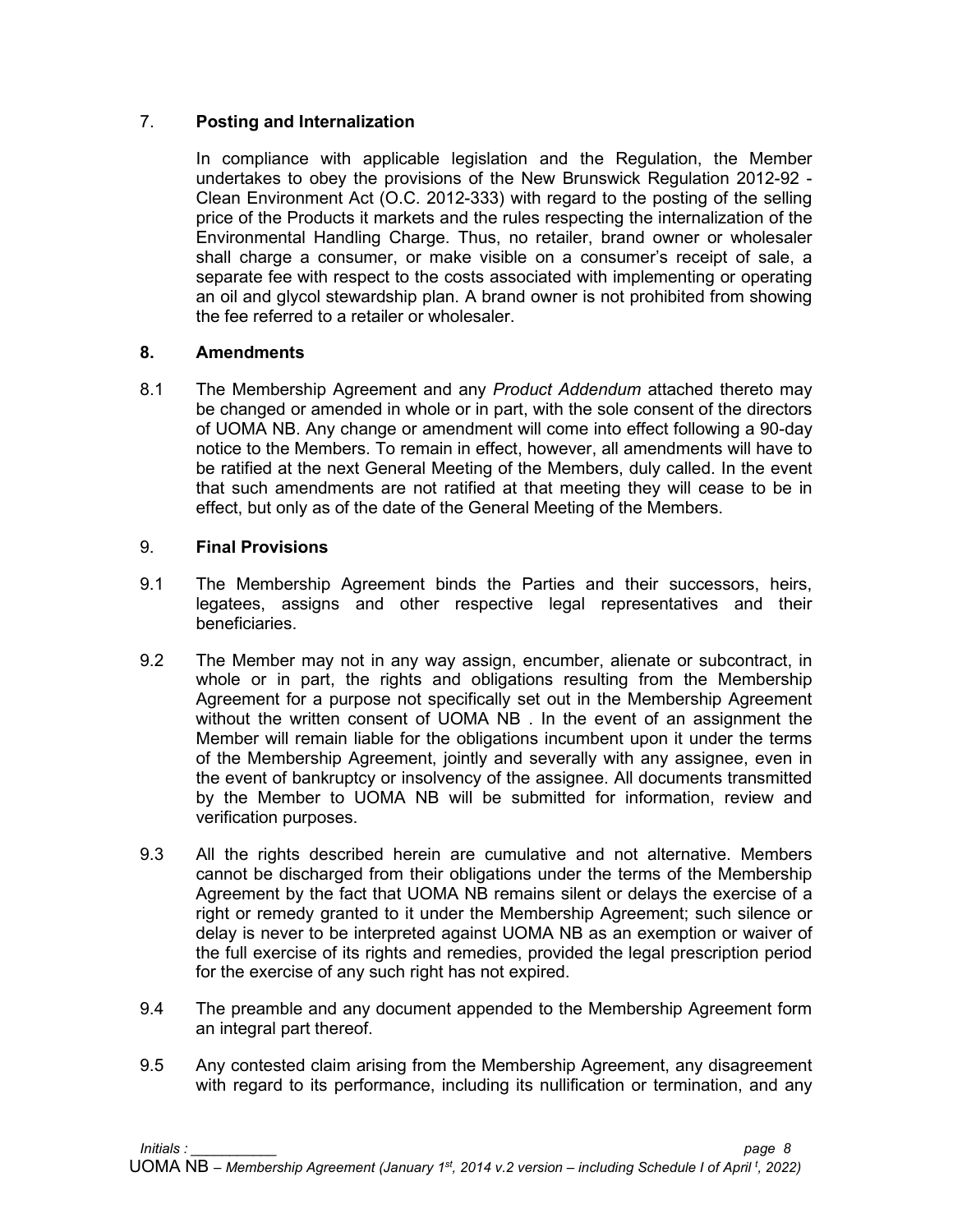dispute arising from a problem of interpretation of the Membership Agreement is to be submitted to arbitration, to the exclusion of the law courts.

- 9.6 The Parties hereto agree that, subject to any written agreement to the contrary between the parties providing for a dispute resolution process, the provisions currently in effect of the New Brunswick *Arbitration Act*, SNB 1992, c A-10.1, will govern any arbitration held hereunder.
- 9.7 Any notice required under the Membership Agreement will be sufficient if it is in writing and sent by a method of communication which allows the sending party to prove that the said notice was actually delivered to the addressee party at the address indicated at the beginning of the Agreement or at any other address or electronic address which the latter may make known in accordance with this section.
- 9.8 The Membership Agreement, its interpretation, performance, application, validity and effects shall be subject to the applicable laws in effect in the Province of New Brunswick and in Canada, which govern all of the provisions it contains in whole or in part.
- 9.9 Any provision of the Membership Agreement not in accordance with the legislation shall be deemed null and void to the extent that it is prohibited by any law. The same applies for all clauses subordinated or related to such provision to the extent that their applicability depends on the said provision.

#### **THE MEMBER :**

\_\_\_\_\_\_\_\_\_\_\_\_\_\_\_\_\_\_\_\_\_\_\_\_\_\_\_\_\_\_\_\_\_\_\_\_\_\_\_\_\_\_\_\_\_\_\_\_\_\_\_\_\_ (print company name)

(print representative's title)

**SOCIÉTÉ DE GESTION DES HUILES USAGÉES de l'Atlantique – Atlantic USED OIL MANAGEMENT ASSOCIATION** 

**(**UOMA NB**)** :

Signature : Signature : Signature : Signature : Signature : Signature : Signature : Signature : Signature : Signature : Signature : Signature : Signature : Signature : Signature : Signature : Signature : Signature : Signat

Jean Duchesneau

(print representaive's name) (print representative's name)

**General Manager**<br>(print representative's title)

Date : Contract of the Contract of the Date : Contract of the Date : Contract of the Date : Contract of the Date : Contract of the Date : Contract of the Date : Contract of the Date : Contract of the Date : Contract of the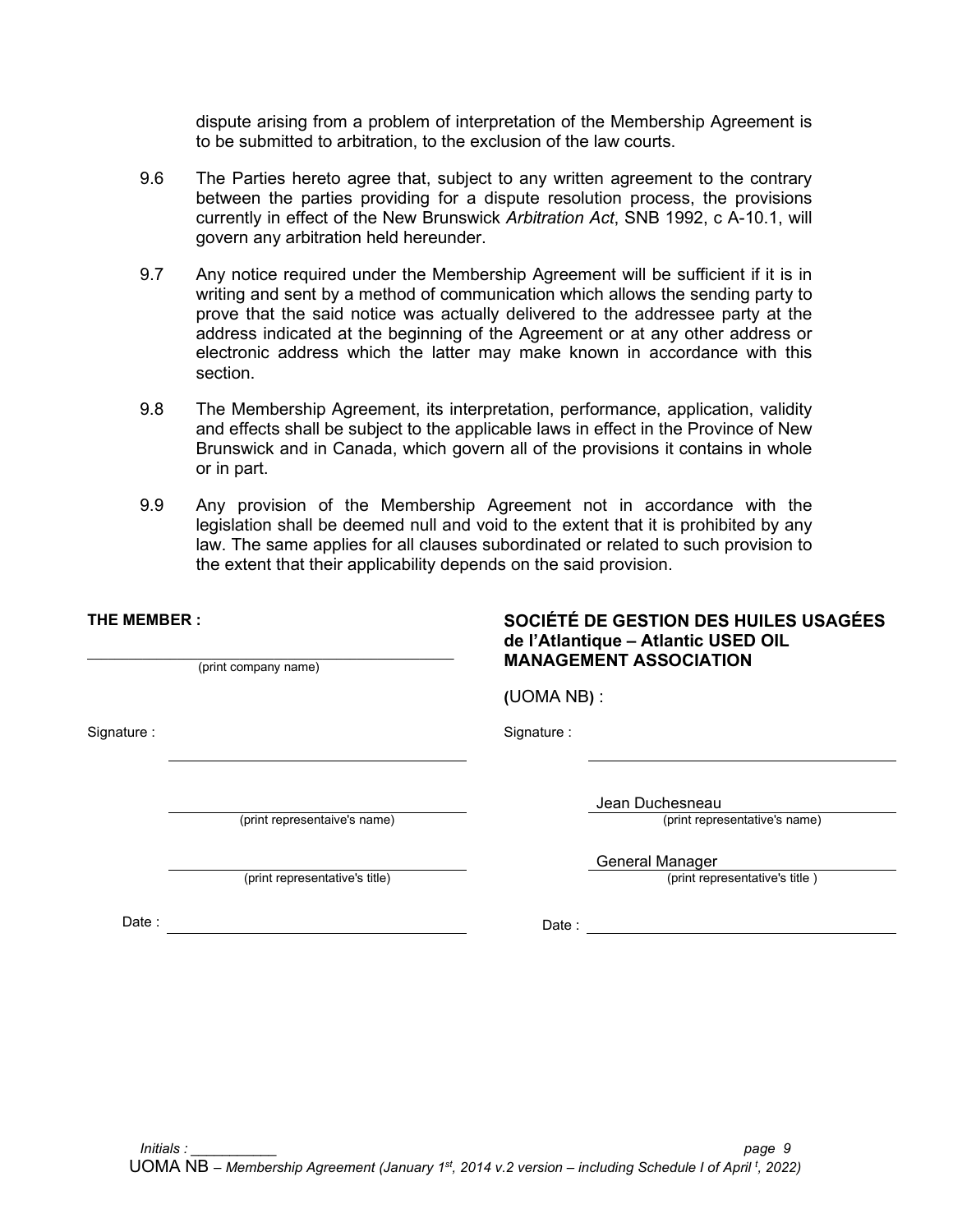# **SCHEDULE 1 (approved by the Board on October 24, 2019)**

# **This Schedule I cancels and replaces any previous Schedule I issued**

# **(Including the modifications of April 1st, 2020)**

### **Schedule of Environmental Handling Charges**

#### **Amounts of Environmental Handling Charges**

- a) \$0.03 per liter for lubricating oils
- b) \$0.12 per liter of capacity of oil containers containers of 50 liters or less
- c) \$0.25 per aerosol container
- d) \$0.30 per filter of less than 8 inches or 203 mm, and \$0.80 per filter of 8 inches or 203 mm or more
- e) \$0.50 per sump type automatic transmission filter, regardless of size
- f) \$0.08 per liter of mixed antifreeze
- g) \$0.12 per liter of concentrated antifreeze
- h) \$0.12 per liter of capacity of antifreeze containers of 50 liters or less
- i) \$0.20 per liter of capacity of non-Metal or non HDPE oil containers and antifreeze (glycol) containers of 50 liters or less

#### **Remittances of Environmental Handling Charges on the Electronic Form at [www.uoma-atlantic.com](http://www.uoma-atlantic.com/)**

- 1) The Member must pay the Environmental Handling Charges to UOMA NB every quarter, using the electronic form at [www.uoma-atlantic.com,](http://www.uoma-atlantic.com/) Member section, on the following dates:
	- a) January to March by April 30
	- b) April to June by July 30
	- c) July to September by October 30
	- d) October to December by January 30
- 2) The Member must send to UOMA NB their Environmental Handling Charges as indicated on the electronic form, in the Member section of the website at www.uoma-atlantic.com.
	- a) by cheque payable to UOMA NB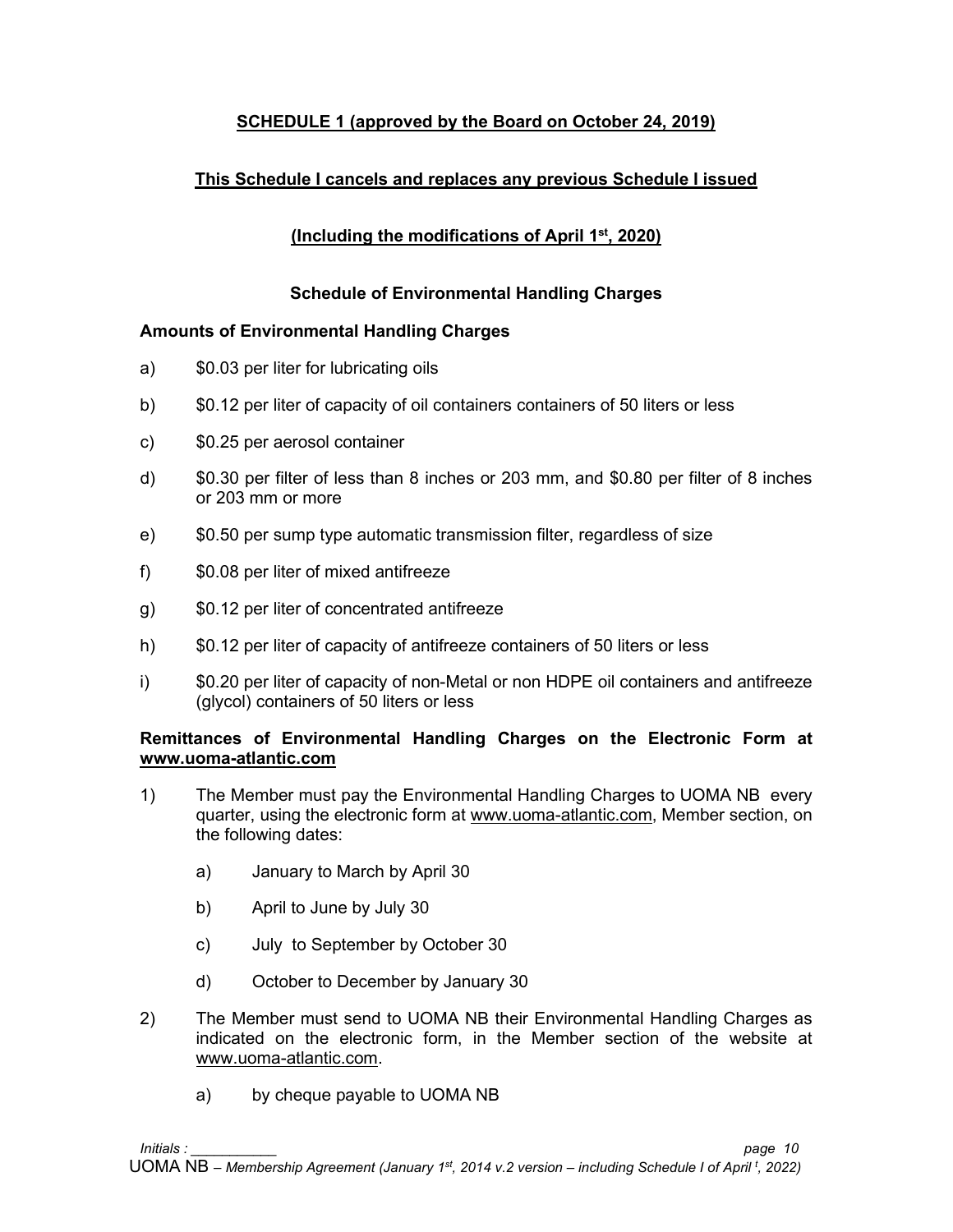b) by electronic transfer from the Member's account to Société de gestion des huiles usagées de l'Atlantique / Atlantic used oil management association (details available from UOMA NB)

NOTE: Please indicate for which province

3) Remittance forms and the amounts remitted are to be kept strictly confidential.

Administration charges and interest will apply as follows on late payments:

- a) First level of administration charges \$100.00 will be charged for any reminder letter sent to the late payers after the  $30<sup>th</sup>$  day when the Environmental Handling Charge is due.
- b) Second level of administration charges \$200.00 will be added to the first level amount and included in the notification letter to be sent 10 business days after the reminder letter.
- c) Third level \$625.00 will be added to the first and second level amounts and included in the notice to institute proceedings in Small Claims Court (up to its maximum amount) or more, if necessary. Interest of 1% per month will be charged on the late amount of Environmental Handling Charges, which is equivalent to 12.68% interest compounded annually.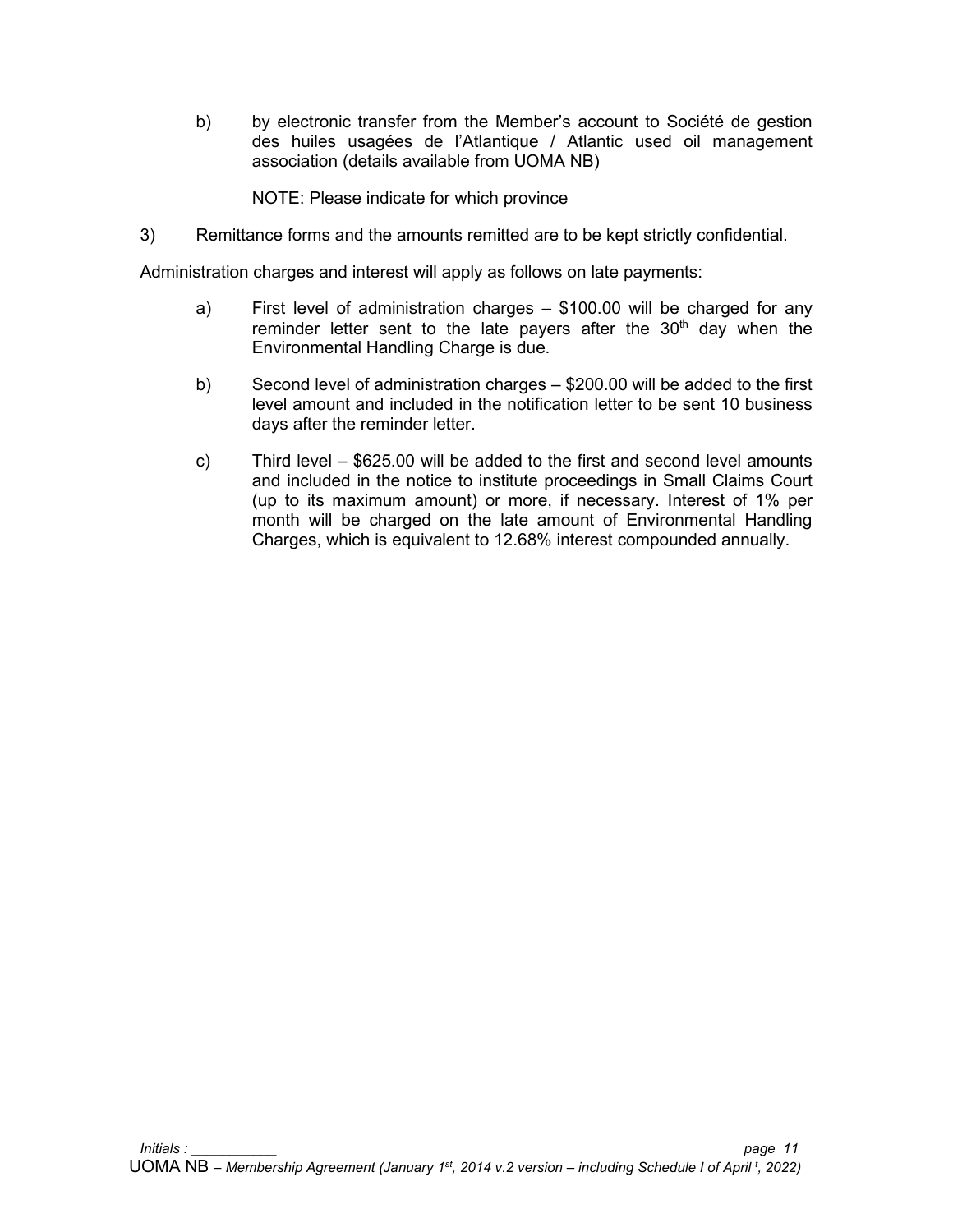#### **PRODUCT ADDENDUM (subsequent to the signing of the Membership Agreement on "***Designated Material Regulation - Clean Environment Act* **")**

Product Addendum made at \_\_\_\_\_\_\_\_\_\_\_\_\_\_\_ on \_\_\_\_\_\_\_\_\_\_\_\_\_, \_\_\_\_\_\_.

**BETWEEN : SOCIÉTÉ DE GESTION DES HUILES USAGÉES de l'Atlantique – Atlantic USED OIL MANAGEMENT ASSOCIATION**, a company constituted under Part I of the *Companies Act,* having its principal place of business at 277, Main Street, Second Floor, Fredericton, New Brunswick, represented by Jean Duchesneau, its General Manager, duly authorized to act herein;

(hereinafter called «UOMA NB»)

**AND :** \_\_\_\_\_\_\_\_\_\_\_\_\_\_\_\_\_\_\_\_\_\_\_\_\_\_\_\_\_\_\_\_\_\_\_\_\_\_\_ a legal person duly

constituted under the **constituted** under the set of  $\alpha$  partnership

or unconstituted entity] having its principal place of business at

\_\_\_\_\_\_\_\_\_\_\_\_\_\_\_\_\_\_\_\_\_\_\_\_\_\_\_\_\_\_\_\_\_\_\_\_\_\_\_\_\_\_\_\_, represented

herein by\_\_\_\_\_\_\_\_\_\_\_\_\_\_\_\_\_\_\_\_\_\_\_\_\_\_\_\_\_\_\_\_\_\_\_\_\_\_\_\_\_\_\_\_\_\_\_,

its **its its its its its its its its its its its its its its its its its its its its its its its its its its its its its its its its its its its its i** 

herein as he/she so declares;

(hereinafter called the **"***Member"*)

**WHEREAS** UOMA NB has been constituted and recognized by Recycle New Brunswick to represent its members that are subject to the new Regulation and for the purposes of implementing and managing a Oil & Glycol Product Stewardship Plan within the territory of the Province of New Brunswick, in accordance with this new Regulation;

**WHEREAS** the Member has already made a Membership Agreement with UOMA NB dated \_\_\_\_\_\_\_\_\_\_\_\_\_\_\_\_\_\_, (the **"Membership Agreement"**), which is still in effect;

**WHEREAS** UOMA NB is willing and able to offer its Members the recovery and reclamation of Products other than those already set out in the Membership Agreement;

**WHEREAS** the Member is a Brand Owner in New Brunswick (as defined in the Membership Agreement); and wishes UOMA NB to assume the management of a recovery and reclamation system similar to the one set out in the Membership *Agreement for other Products;*